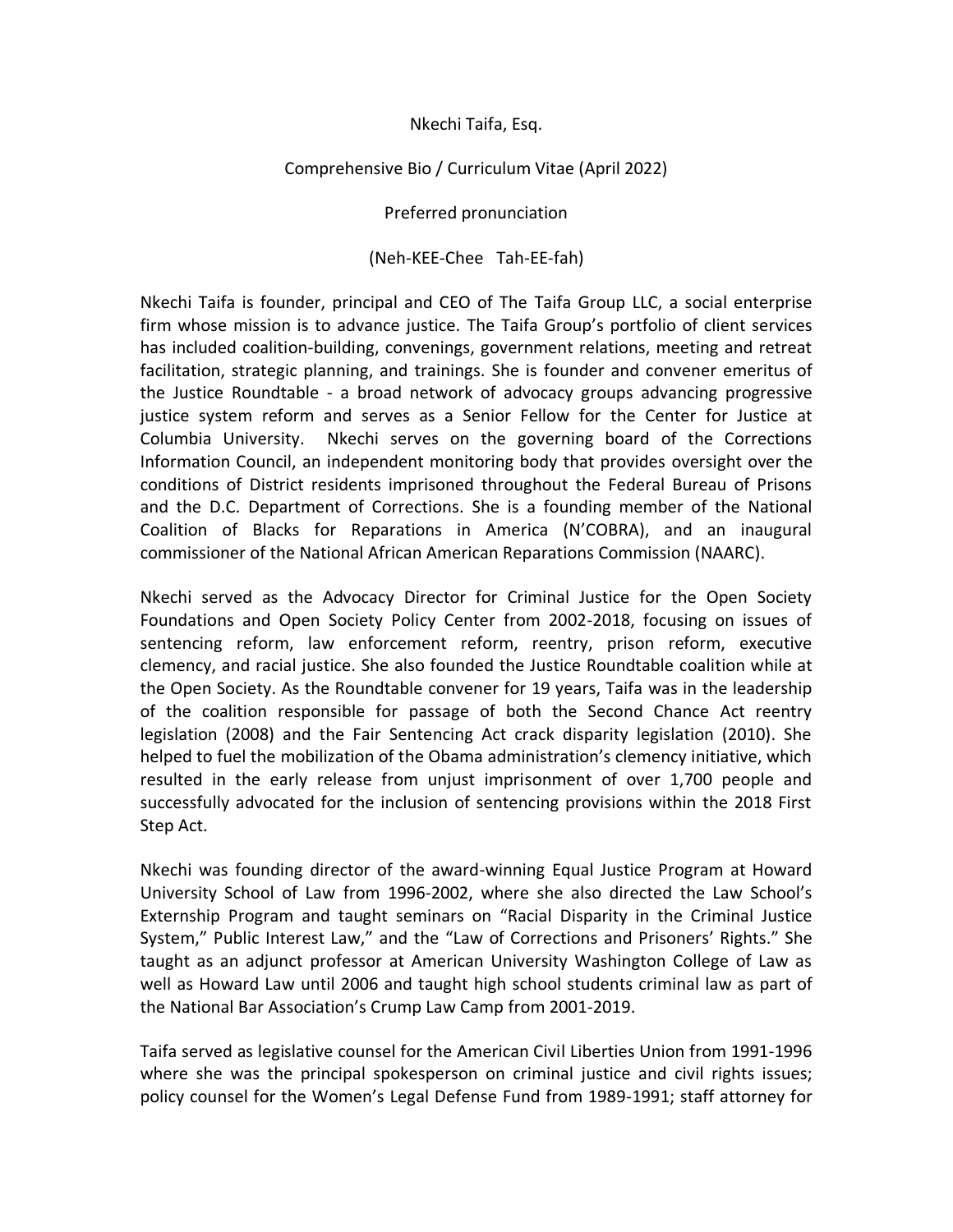the National Prison Project from 1984-1987; Office Manager and Network Organizer for the Washington Office on Africa from 1980-1983; elementary school teacher at NationHouse Watoto School from 1977-1980, and as founder and director of a Saturday School for youth during the 1970s. She also maintained a general criminal and civil law practice in the District of Columbia between 1987-1991, representing indigent adult and juvenile clients, and specializing in employment discrimination law.

Nkechi Taifa served as co-chair of the Leadership Conference on Civil Rights (LCCR) Steering Committee on D.C. Statehood (1993-95) which resulted in a historic first vote in Congress; and on the Leadership Conference's Task Force on Voting Rights (1991- 93) which resulted in passage of the National Voter Registration Act (Motor Voter bill). She helped to mobilize the successful campaign against implementation of the death penalty in the District of Columbia in the early 90's and served as coordinator and trainer for the 1995 Million Man March Legal Observer Committee. Taifa served as chief prosecutor for the 2021 International Tribunal on Human Rights Abuses; and as the prosecutor delivering the Opening Statement for both the 2007 International Tribunal on Hurricanes Katrina and Rita, and the 1997 International Tribunal for Justice for Mumia Abu-Jamal.

Nkechi Taifa has testified before the U.S. Congress, the United States Sentencing Commission, the Council of the District of Columbia, the American Bar Association Justice Kennedy Commission, the Inter-American Commission on Human Rights, the U.S. Helsinki Commission, and the California State Task Force on Reparations. She served as an appointed Commissioner and Chair of the District of Columba Commission on Human Rights from 2007-2014. On April 4, 2022, she delivered a poignantly moving TEDx talk, "Reparations: An Issue Whose Time Has Come."

Attorney Taifa has had six law review articles published, "Let's Talk About Reparations" (Columbia Journal of Race and Law (Spring 2019); "Integrative Solutions to Interrelated Issues: A Multidisciplinary Look Behind the Cycle of Incarceration" (Harvard Law and Policy Review, Summer 2009 – co-authored with Catherine Beane); "Codification or Castration – the Applicability of the International Race Convention to the U.S. Criminal Justice System" (Howard Law Journal 1997); "Cracked Justice: A Critical Examination of Cocaine Sentencing" (Univ. of West Los Angeles Law Review, 1996); "Three Strikes and You're Out – Mandatory Life Imprisonment for Third Time Felons" (University of Dayton Law Review, 1995); and "Civil Forfeiture vs. Civil Liberties" (New York Law School Law Review, 1994).

She was the Project Chair for the publication, *Tulia: Tip of the Drug War Iceberg*, and author of the chapter, "Social Policy Implications of Racial Disparities in the Criminal Justice System," published in *The Color of Social Policy*. She is also the author of groundbreaking White Papers and Issue Briefs, such as "Race, Mass Incarceration, and the Disastrous War on Drugs" (Brennan Center for Justice May 2021); "Clemency: An Inside Story from a Progressive Advocate" (Federal Sentencing Reporter June 2017); "Racism in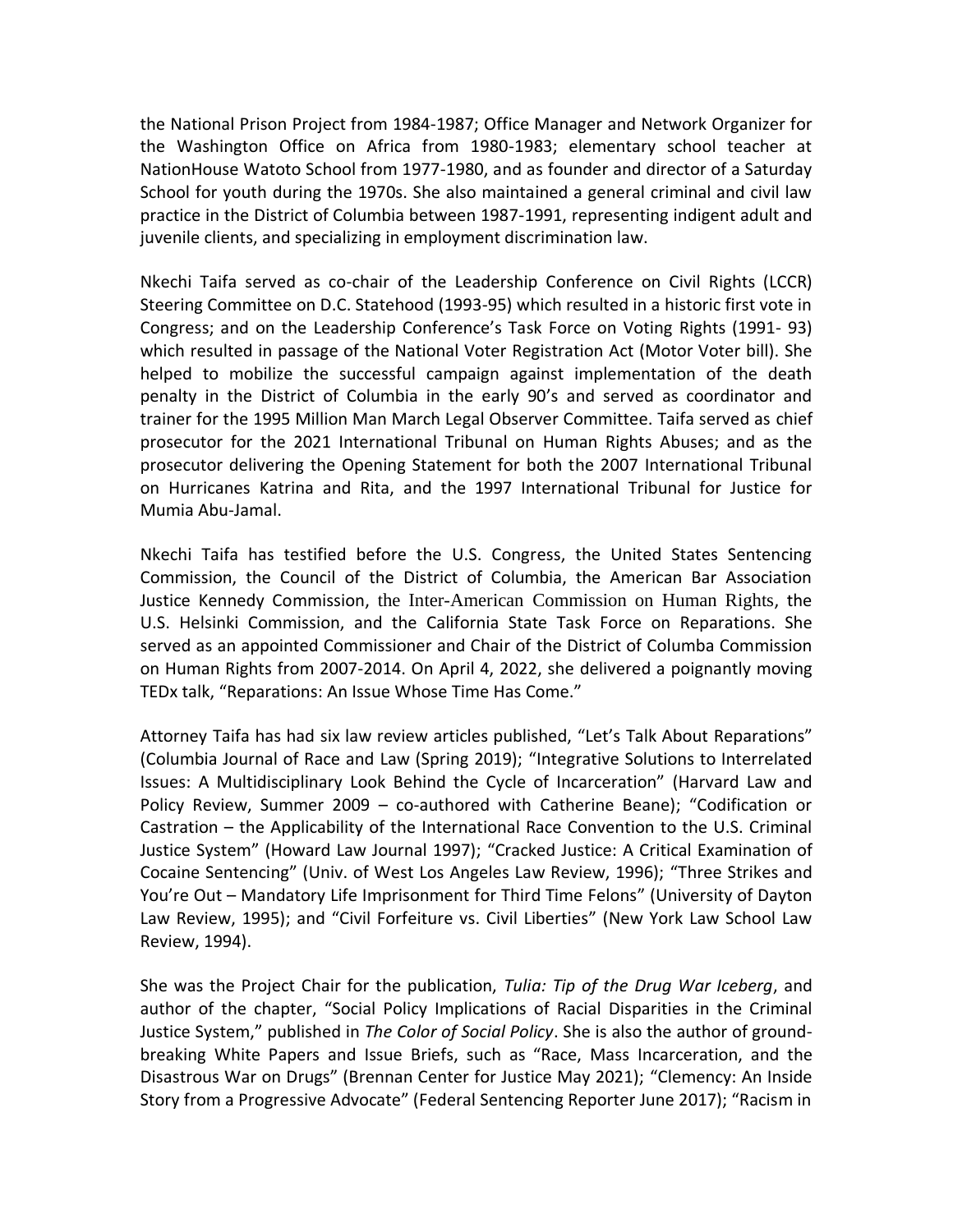the Criminal Justice System: Institutionalized Genocide" (American Constitution Society 2016); "A Bittersweet Moment in History: Passage of the Fair Sentencing Act (NACDL Champion Magazine 2010); "Roadblocked Reentry: the Prison After Imprisonment" (National Bar Association Magazine 2006); and "Reflections from the Frontlines: An Insider's Perspective on the Crack Cocaine Controversy" (Federal Sentencing Reporter 1998).

Nkechi Taifa served as the principal author of the Advancement Project's report, "Re-Enfranchisement! A Guide for Individual Restoration of Voting Rights in States that Permanently Disenfranchise Former Felons" (2002). She was a contributing author to *Black Reparations: American Slavery and its Vestiges*; and *Reparations Yes: The Legal and Political Reasons Why Blacks Should be Paid for the Enslavement of Our Ancestors*; and *Decolonization U.S.A.*

Nkechi served on the Legal Advisory Team of the Legacy of the GU272 Alliance (descendants of the 1838 Jesuit sale of 272 enslaved persons which ensured the survival of Georgetown University); and is a past president of the DC Chapter of the National Conference of Black Lawyers and former co-chair of the Legislative Commission of the National Coalition of Blacks for Reparations in America.

Reported civil and criminal legal cases with Taifa as counsel include *Shepherd v. American Broadcasting Companies*, 864 F. Supp. 486 (D.C. Cir. 1994); 62 F.3d 1469 (D.C. Cir. 1995); *U.S. v. Whitehorn*, 710 F. Supp. 803 (1989); *U.S. v. Marilyn Buck and Mutulu Shakur,* 690 F. Supp. 1291 (SDNY) 1988; and *Knop v. Johnson*, 655 F. Supp. 871 (WD Mich 1987).

Nkechi has served on the boards of numerous organizations, and has received numerous awards and honors, including the "**Champion of Justice Award**" from the National Association of Criminal Defense Lawyers (2021); "**Lifetime Achievement Award**" from the 17th Annual A Love Supreme Trane Tribute (2021); "**Distinguished 400 Award**" from the 400 Years of African American History Commission (2021); "**Black Resistance Matters Award**," from the Malcolm X Commemoration Committee (2017); "**Equal Justice Award**" from the UDC David A. Clarke School of Law (2017); **Dad's Award** from Hope House (2016); "**Wiley Branton Award**" from the National Bar Association (2016); "Legacy Award" from the Institute of the Black World 21<sup>st</sup> Century (2016); the "**Marcus Garvey Award**" from the Universal Negro Improvement Association (2015); the "**Cornelius Neil Alexander Humanitarian Award**" from the D.C. Commission on Human Rights (2015); the "**Wiley Branton Award**" from the Washington Lawyers' Committee for Civil Rights and Urban Affairs (2014); the "**Umoja Award**," from the National Black United Front (2014); "**Certificate of Achievement for Outstanding Advocacy**" from Congresswoman Maxine Waters (2011); the "**President's Award**" from the Washington Council of Lawyers (2005);" the "**Rosmarian Award for Excellence in Teaching and Service** (2000); " "Professor of the Year (1999)," "Outstanding Social Engineer Award (1996)," and "**Distinguished Faculty Author Award**" -- – all from Howard University